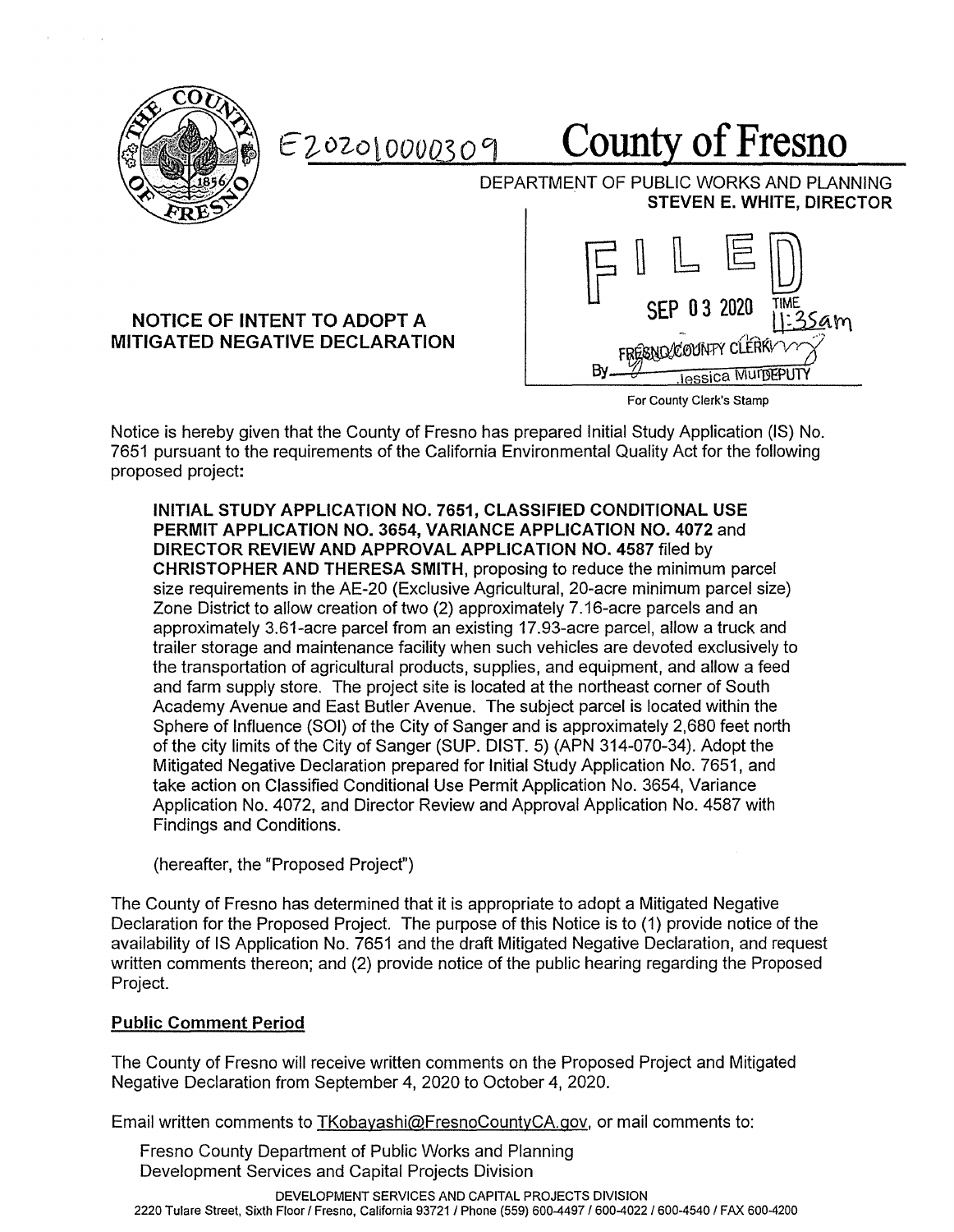# *G2°zo loooosocr*

Attn: Thomas Kobayashi 2220 Tulare Street, Suite A Fresno, CA 93721

IS Application No. 7651 and the draft Mitigated Negative Declaration may be viewed at the above address Monday through Thursday, 9:00 a.m. to 5:00 p.m., and Friday, 8:30 a.m. to 12:30 p.m. (except holidays), or at www.co.fresno.ca.us/initialstudies An electronic copy of the draft Mitigated Negative Declaration for the Proposed Project may be obtained from Thomas Kobayashi at the addresses above.

#### \* **SPECIAL NOTICE REGARDING PUBLIC PARTICIPATION DUE TO COVID-19** \*

Due to the current Shelter-in-Place Order covering the State of California and Social Distance Guidelines issued by Federal, State, and Local Authorities, the County is implementing the following changes for attendance and public comment at all Planning Commission meetings until notified otherwise. The Board chambers will be open to the public. Any member of the Planning Commission may participate from a remote location by teleconference pursuant to Governor Gavin Newsom's executive Order N-25-20. Instructions about how to participate in the meeting will be posted to: https://www.co.fresno.ca.us/planningcommission 72 hours prior to the meeting date.

- The meeting will be broadcast. You are strongly encouraged to listen to the Planning Commission meeting at: http://www. co.fresno. ca. us/PlanningCommission.
- If you attend the Planning Commission meeting in person, you will be required to maintain appropriate social distancing, i.e., maintain a 6-foot distance between yourself and other individuals. Due to Shelter-in-Place requirements, the number of people in the Board chambers will be limited. Members of the public who wish to make public comments will be allowed in on a rotating basis.
- If you choose not to attend the Planning Commission meeting but desire to make general public comment on a specific item on the agenda, you may do so as follows:

#### *Written Comments*

- Members of the public are encouraged to submit written comments to: Planningcommissioncomments@fresnocountyca.gov. Comments should be submitted as soon as possible, but not later than 8:30am (15 minutes before the start of the meeting). You will need to provide the following information:
	- Planning Commission Date
	- Item Number
	- **Comments**
- Please submit a separate email for each item you are commenting on.
- Please be aware that public comments received that do not specify a particular agenda item will be made part of the record of proceedings as a general public comment.
- If a written comment is received after the start of the meeting, it will be made part of the record of proceedings, provided that such comments are received prior to the